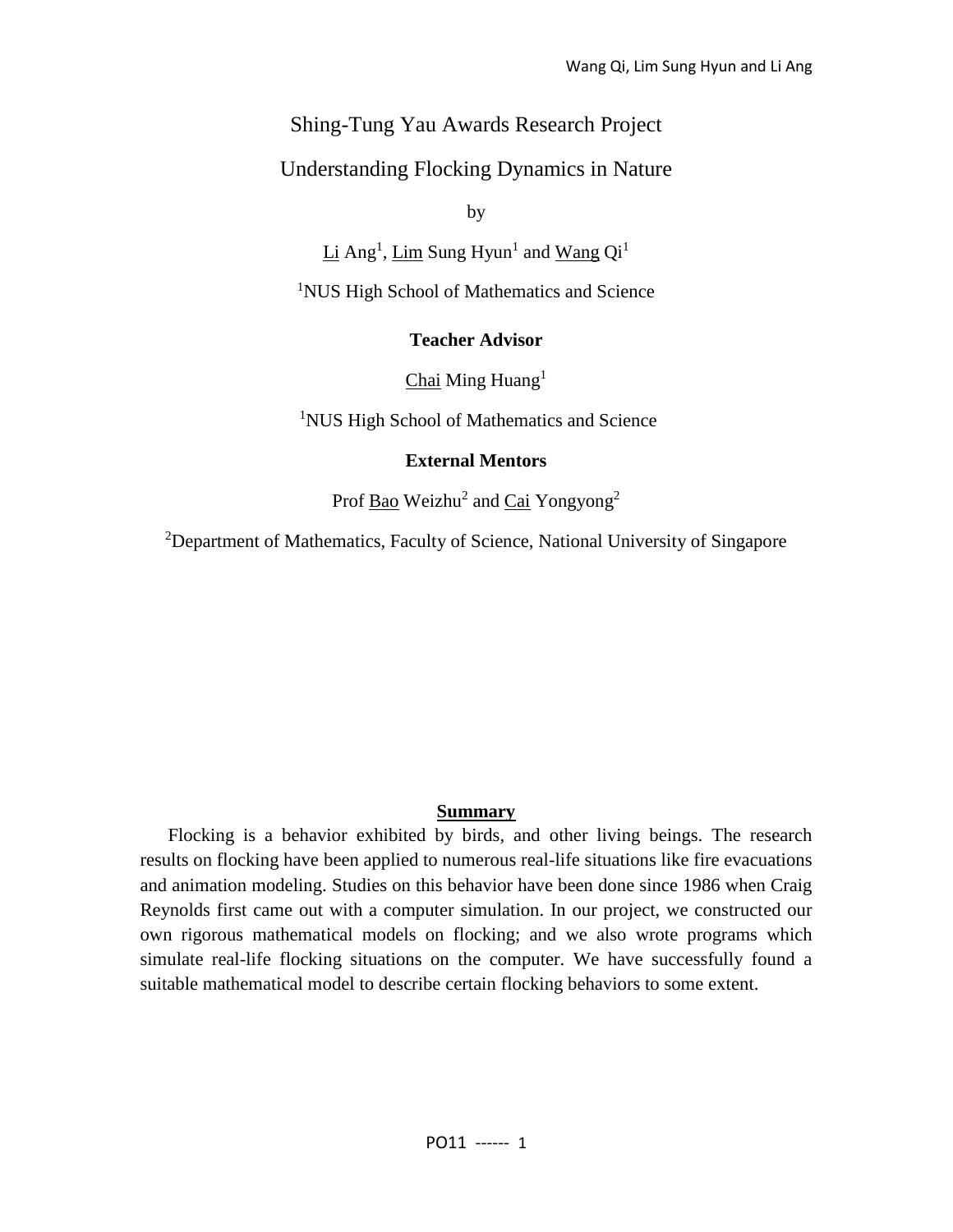#### **Abstract**

 Many of the previous researches have made great discoveries about flocking. The Reynolds rules  $[17]$ , the most basic knowledge in flocking, are cohesion, separation and alignment. And like many others, this project aims to construct mathematical models and computer programs to simulate the flocking behavior.

 Constructing mathematical models is crucial to the studies of flocking. Normally, a mathematical model describes the motion of each agent in a flock in order to make agents follow the Reynolds rules.

To apply the theory into real-life, computer simulation of the behavior is necessary. In this project, computer simulations are made by MATLAB. In order to use the program efficiently, we did the programs in modules, so some common parts can be used for all kinds of models. With the modules which simulate real-life situations such as constructing obstructions, and those that allow operators to change the parameters inside a model, much revision on the mathematical model has been done. Hence the model is made to better resemble real life situations.

#### **Background**

Since the mathematical model in this paper is constructed based on the Reynolds Rules, it is especially important to make an introduction on the three factors, namely cohesion, separation and alignment.

Cohesion is easy to understand, and it is one of the necessary conditions for flocking phenomenon to occur because only when there is a crowd do we observe flocking.

Separation is easy to explain if we consider real-life situations. When birds fly or fish swim or people walk, sufficient space is needed between individuals. And last but not least, alignment is definitely the most important factor in flocking.

Alignment is the key factor to determine whether this is a flocking phenomenon and what kind of flocking the crowd is exhibiting.

 Flocking phenomena can be formulated using mathematical models. And there are many ways to do so. Since the motion of each agent is the key point of the models, certain amount of physics knowledge is also needed when we construct our models. The models may be either simple or complicated based on the methods. In this paper, the models range from the simple ones which only consider the velocity of each agent, to the models which consider even the agents' eyesight and are formulated in the complex plane.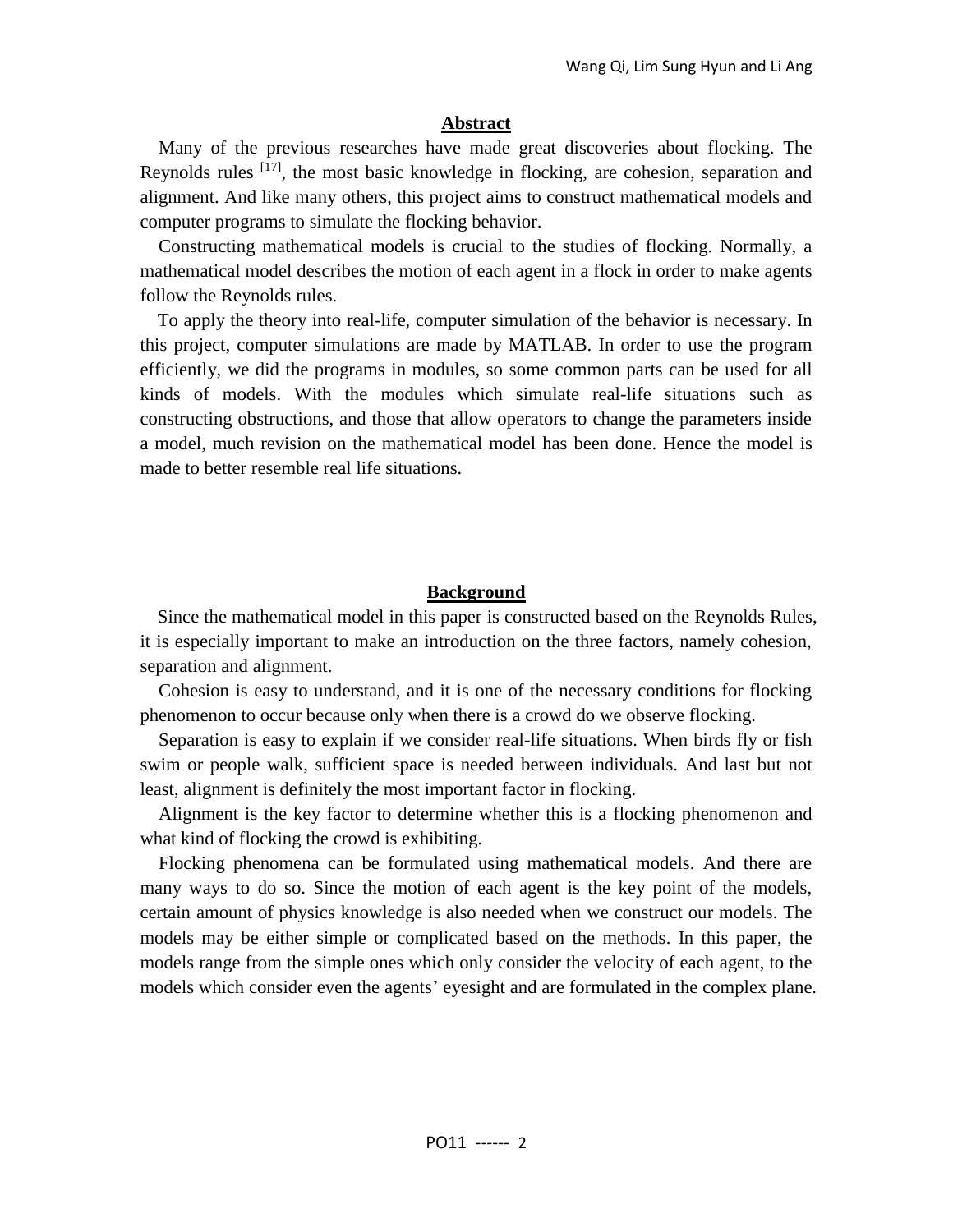## **Classification of Flocking Behaviors**

 A lot of classification work has been done before models are constructed. And, as a result, a decision is made to classify all flocking phenomena into four categories, namely: attractive and repulsive interaction, toruses, flocks, and flocks with leaders.

 Attractive and repulsive is easy to explain. It is natural for agents to repel each other when they get too close, and sometimes agents tend to attract each other to form crowds. This happens in almost all flocking phenomena.

 Toruse is a term adapted from *Collective Behavior Coordination with Predictive Mechanisms* <sup>[9]</sup>. It occurs when agents move around an empty center. It is commonly observed in bird flocks.

 Flock is also adapted from *Collective Behavior Coordination with Predictive Mechanisms* <sup>[9]</sup>. It refers to the phenomenon when agents move collectively in one direction.

 Last but not least, flocks with leaders occur when there is a leader which changes the direction of which the flocking is heading in.

However, real-life situations are far more complicated. This is because in real-life, when flocking phenomenon occurs, it may fall into multiple categories. For example, when there is a fire in a building, people have to follow an instructor. On the other hand, those who cannot see the instructor tend to catch up with the crowd; and at the same time, each person needs sufficient space; when the crowd gets overly crowded, people tend to scatter. Hence, this situation falls into three categories which are attractive and repulsive interaction, flocks, and flocks with leaders.

# **Objective**

The objective of the project is to come up with an authentic mathematical model to describe the flocking behavior with the aid of computer programming.

# **Results**

#### *Section I: A Model Which Considers the Eyesight of Agents*

The main concern of this model is the 'eyesight' of an agent. This means that an agent has a certain eyesight range and hence would concentrate mostly on the objects



that come into its eyes, while not paying much attention to other agents off its eyesight. *Figure 1* illustrates how an agent considers other agents with different degree of importance.

#### 1. **Eyesight function and General Direction**

We hence shall construct a function that determines how much degree of importance is put on an agent's (to be referred as Observers) neighbors, namely, "eyesight

**Figure 1**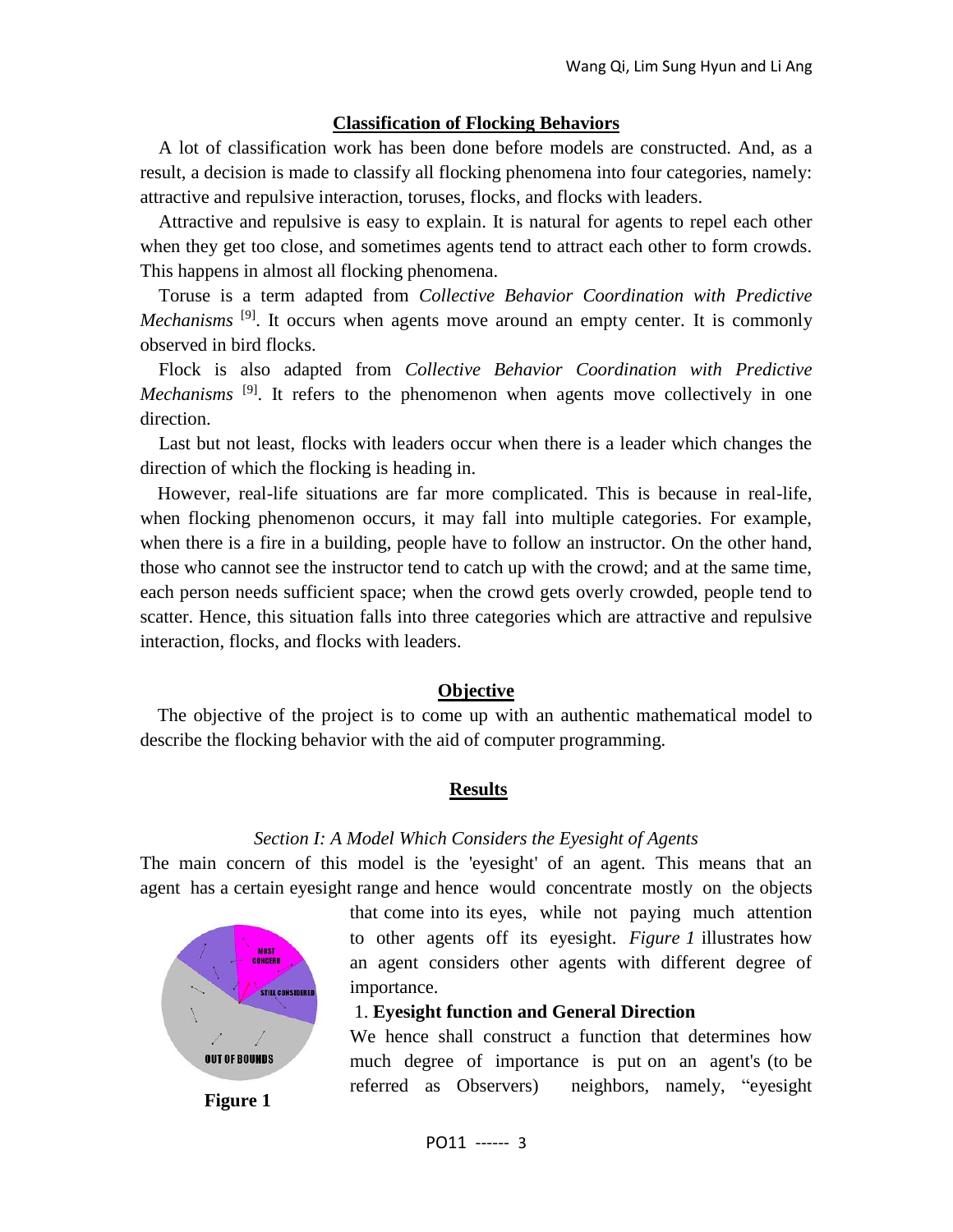function"  $s_r$ :  $C \rightarrow R$  The observer in this eyesight function is assumed to be at origin, pointing at  $+x$  direction, but by rotating and translation, the function can be applied to an arbitrary agent on the same plane.

To summarize, an agent *i* with position  $x_i$  and velocity  $v_i$  (Be reminded that these values are complex numbers) would consider a position *z* with degree of importance  $s_r\left(\frac{z-x_i}{\hat{x}}\right)$ .



At every moment, each agent determines "general direction" of its neighbors, determined with respect to its own eyesight. General Direction *g<sup>i</sup>* hence can be considered as the



#### **2. Constructing Eyesight Function**

Now we construct the eyesight function. Since the function is defined for complex domain, it is also easy to consider these two factors separately, each using argument and magnitude. *i.e.*

$$
s_r(z) = A_r(\arg(z)) \cdot D(|z|)
$$

#### **a. Angle Function**

The archetype of function we will use for angle function would be  $\frac{1}{2}(\cos(x) + 1)$ , and since sight range would differ from different types of agent, we introduce a parameter  $r$  that indicates sight range: if the sight range ranges from  $-$  to  $+\theta$ , denote *r*=  $\theta$ . According to the sight range, the graph of  $\frac{1}{2}$ (cos(x) + 1) will be stretched along *x-axis* 



(angle axis), and so we have a prototype angle function

 $\frac{1}{2}(cos(\frac{\pi x}{r})+1)$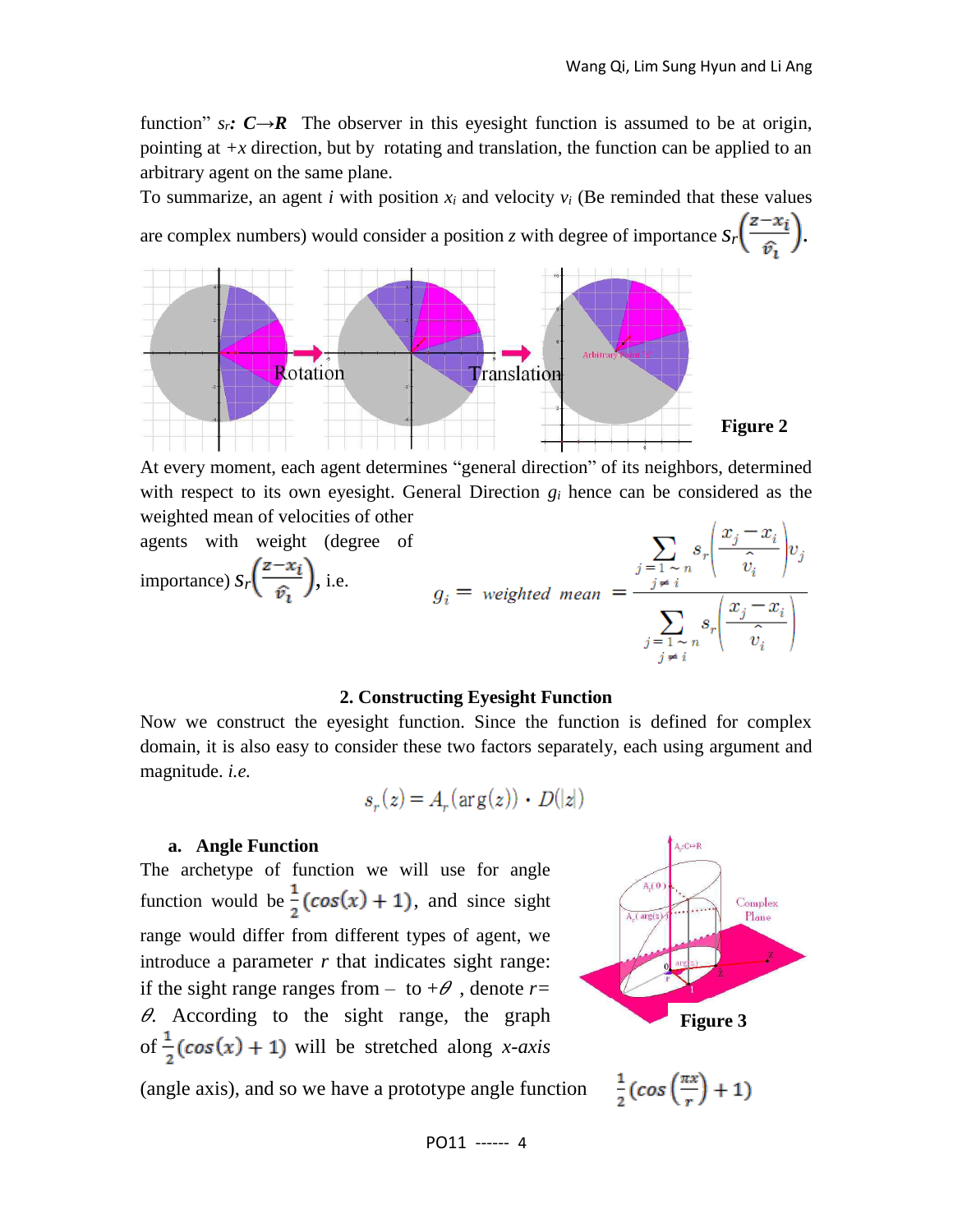But we would need to eliminate the negative part by multiplying a function *h*:

$$
h(\theta) = \begin{cases} 1 & \theta \in (-r, +r) \\ 0 & otherwise \end{cases}
$$

So that we have the angle function:

$$
A_r(u) = \frac{1}{2} (\cos\left(\frac{\pi u}{r}\right) + 1) \cdot h(u) \quad \text{where } u = \arg(v_j) - \arg(v_i)
$$

# **b. Distance Function**



**Figure 4** 

We use  $\frac{1}{1+r^2}$ , as shown in *Figure 4*, the graph fits quite well what a distance function should look like intuitively, including the fact that the function has fast convergence rage (hence indicating the fact that objects at far distance are of negligible effect to observer.) Hence, in conclusion, the eyesight function  $s(x)$  can be expressed as:

$$
s_r(z) = \frac{h(\arg(z))}{2(1+|z|^2)} \left(1 + \cos\left(\frac{\pi \arg(z)}{r}\right)\right) \text{ where } h(\theta) = \begin{cases} 1 & \theta \in (-r, +r) \\ 0 & \theta \notin (-r, +r) \end{cases}
$$

### **3. Cohesion and Avoidance Factor**

Among the three Reynolds Rules for flocking, the alignment factor is considered above, however, we have yet to apply the cohesion and avoidance rule. This can be done simply by superposing it alignment factor. The rules to be followed are:

(1): An agent would not want being too close to its neighbors.

(2): Rule (1) however does not mean that the avoidance factor would shoot to infinity near distance zero.

(3): An agent would move towards any agent that comes into its eyesight. Hence the cohesion/avoidance function should be asymptotic to x-axis.

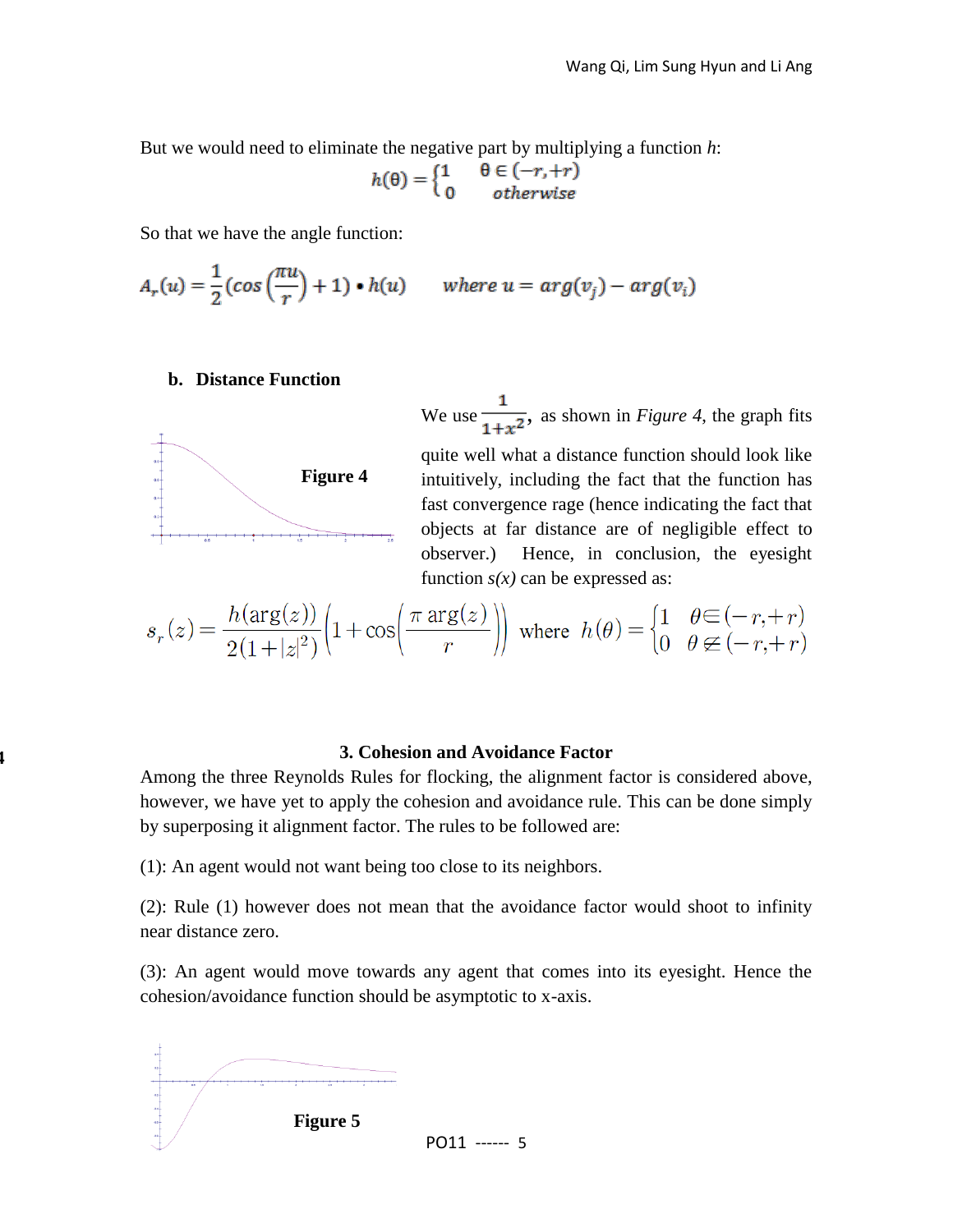As a result, the preferred shape of the cohesion/repulsion force graph (plotted against distance) is shown in *Figure 5*, which is well-demonstrated using  $\frac{2x^2-1}{(1+x^2)^2}$ , cohesion and avoidance factor is determined by weighted mean of the cohesion/avoidance function with weight  $s\left(\frac{x_j - x_i}{\hat{v}_i}\right)$  in order to calculate the cohesion/avoidance factor. i.e.

$$
c_i = \frac{\sum_{j=1 \sim n} s \left( \frac{x_j - x_i}{\hat{v}_i} \right) \gamma(x_j - x_i)}{\sum_{\substack{j=1 \sim n \\ j \neq i}} s \left( \frac{x_j - x_i}{\hat{v}_i} \right)}
$$
 where  $\gamma(z) = \left( \frac{2|z|^2 - 1}{(|z|^2 + 1)^2} \right) \hat{z}$ 

#### **4. Turnaround Factor**

An unfavorable situation illustrated in Figure 6 however might occur by only considering three Reynolds Rules in our model, as an agent looks away from the main cluster of other agents while straying away because there are no other agents to affect its

pathway.

Therefore to prevent such a situation, we shall introduce another factor which is responsible for turning around when there is not a big number of agents in



the observer's eyesight. The preferred graph for the "turnaround factor" is shown in Figure 7.

**Figure 7**

Again it is to be considered that the value does not shoot to infinity at zero, but should reach reasonably a big value. A function fitting well to this graph is:

$$
\frac{k_1}{1+(4\,x/\,L)^4}
$$

where  $k_l$  is the function value at origin, the "turnaround strength" which is to be of moderately big value about 10, and *L* is the "loneliness factor" which determines the minimal number of *x* (*i.e.* number of agents) such that the observer does not feel "lonely" so not turning around, hence having negligible function value at  $x=L$ .

Number of the agent to be input on above expression is of course to be determined using weight function as usual:

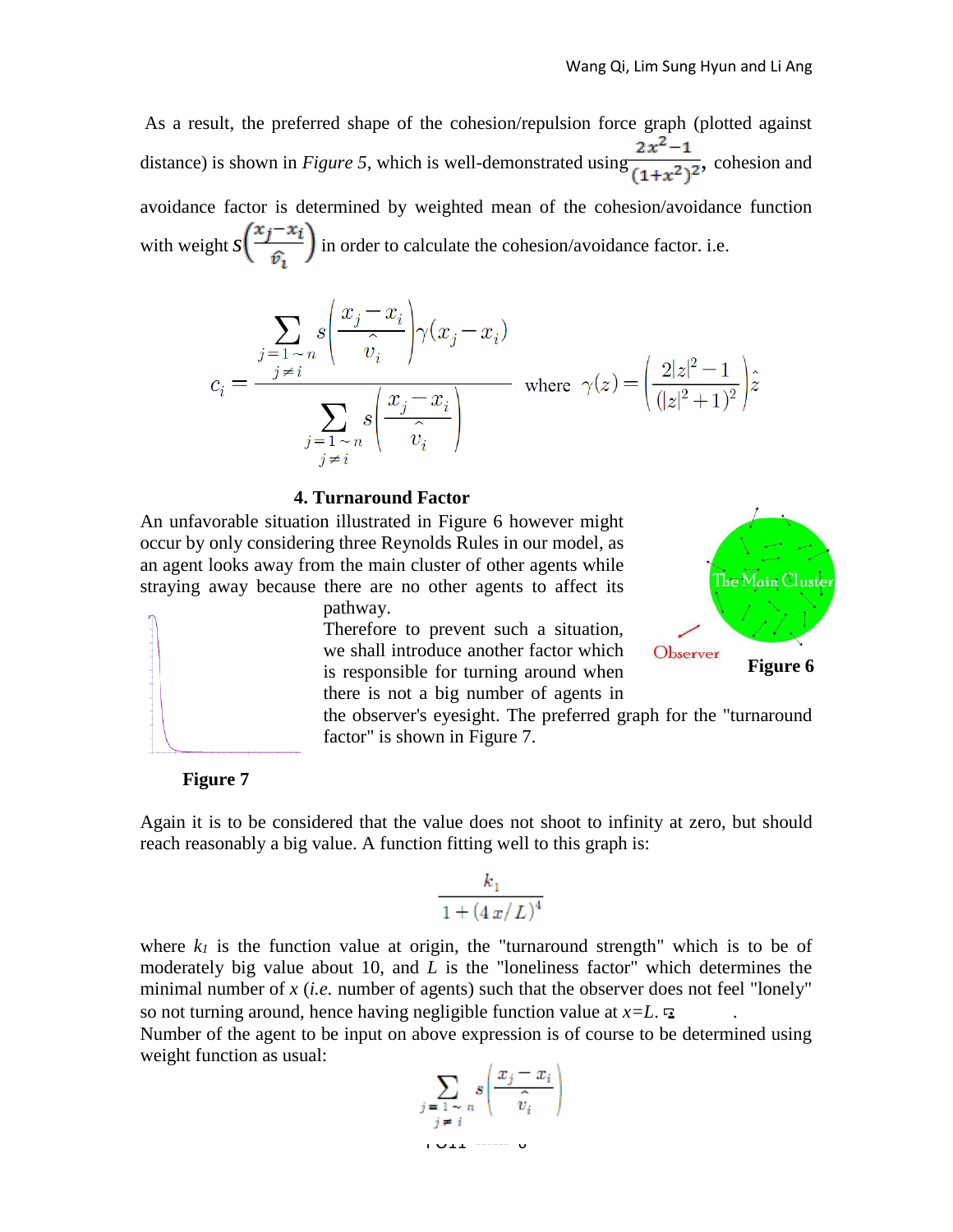Turnaround factor is to be added into acceleration, and in order to not alter the agent's speed, turnaround factor should act in perpendicular direction to the velocity, *i.e.*  $i\hat{v}_i$ . Hence, the turnaround factor *t<sup>i</sup>* is determined as:

$$
t_i = \frac{k_1}{1 + \left(\displaystyle\frac{4}{L} \displaystyle\sum_{\stackrel{\scriptstyle j \; = \; 1 \; \sim \; n}{j \; \neq \; i}} s\bigg(\frac{x_j - x_i}{\hat{v_i}}\bigg)\!\!\bigg]^4} \,\cdot\, i\hat{v_i}
$$

# **5. The Model**

By combining derivations above, we obtain:

 $a_i = g_i + c_i + t_i$ 

as the differential equation of this flocking model.

## **Computer Simulation and Conclusion**

Programming is a very important part in this project as it will justify the accuracy of each model that has been constructed and also help in determining the parameters in a model. In this project, the program is done in MATLAB.

The process of programming is broken into following steps:

- Figure out what is necessary for a model;
- Construct coding for each necessary part to form coding modules;
- Connect the modules together to construct programs for each model.

Before programming the final model, a few simulations are done on existing models. So, the program is written in modules in order to reuse the common parts of programs. An example of the module on constructing obstructions for the agents is attached in the appendix, and it can be reused for any model.

 The simulation helps in making adjustments to parameters in the model. Therefore, a few parameters are requested from the operator before the program is launched. And by changing some parameters, different types of flocking phenomena can be observed. The module for the model in this paper is attached in the appendix, where the loneliness factor and the range must be manually entered before the simulation starts.

After much adjustment, our finalized model resembles real-life situations successfully. An example would be the bird flocks. Table1 shows the similarity between our computer simulation and bird flocks in real life.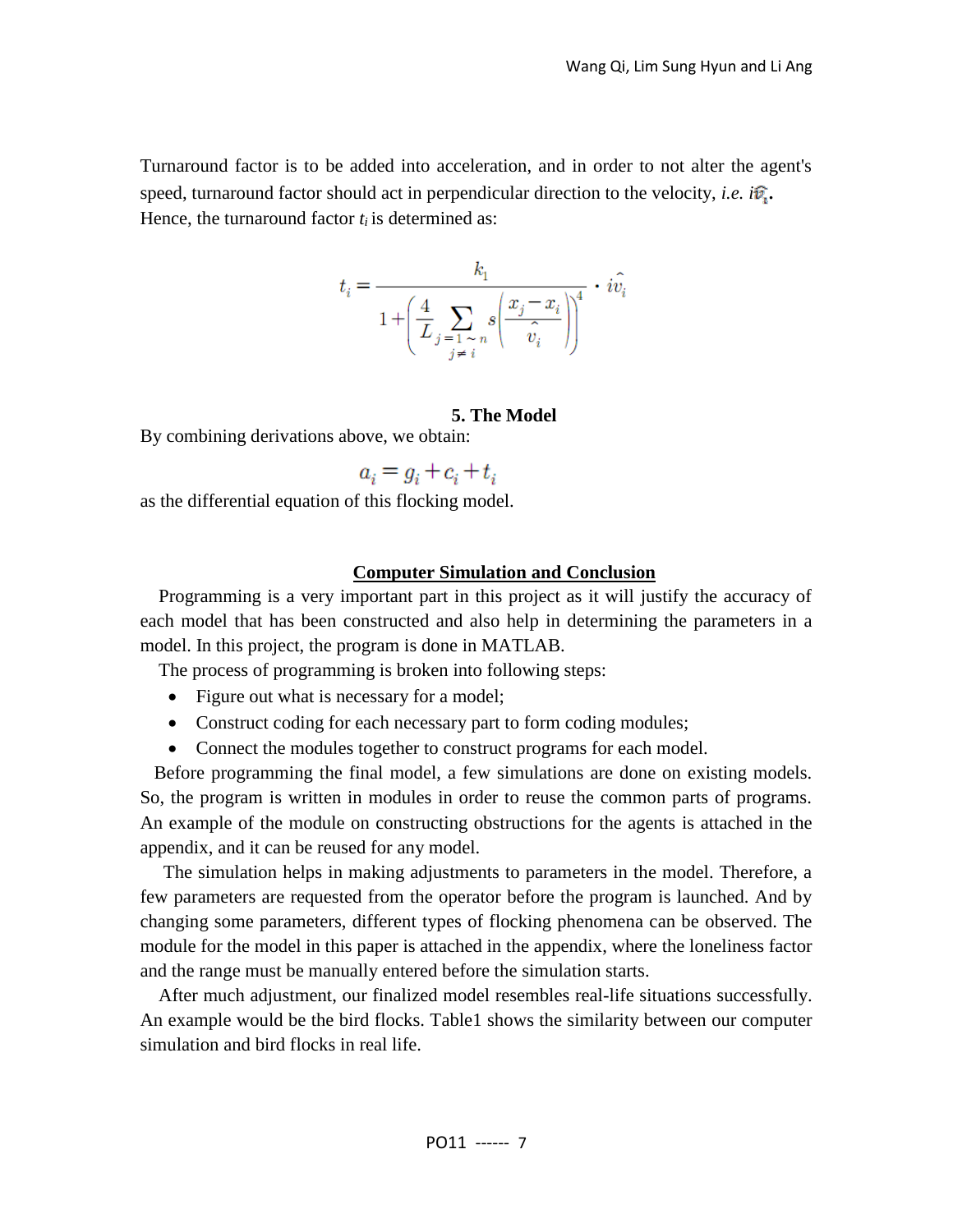

And the simulation has shown that this specific model follows the Reynolds rules as they exhibit cohesion, separation and alignment. Hence, the model is successful to a certain extent.

 However, the following problems have occurred in the simulation even after many attempts to amend the model:

- Agents get faster and faster as time passes by;
- The turnaround factor does not work well enough for agents who are at the head or the tail of the queue, while they are expected to turn around when they are moving towards a place with few agents.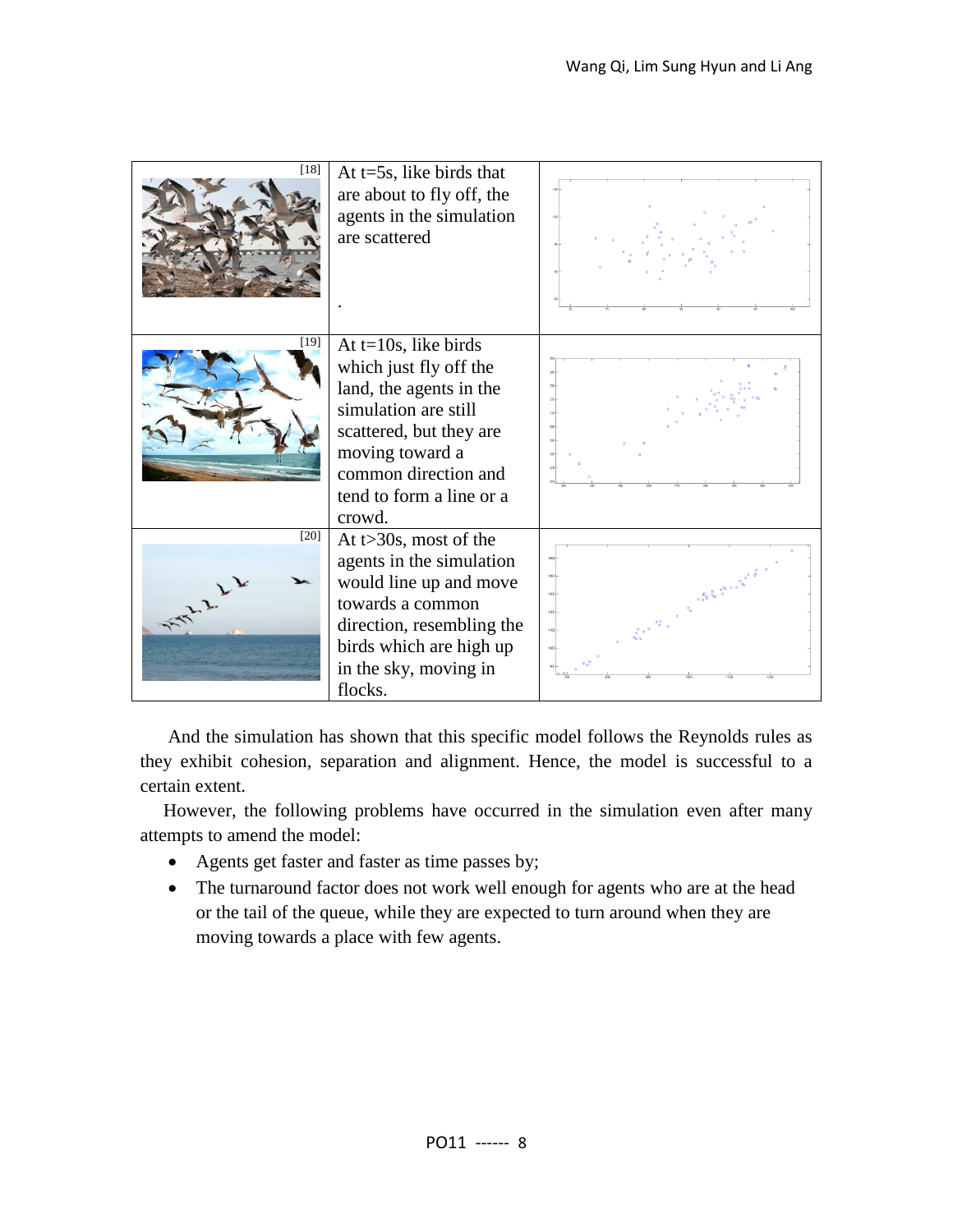# **Possible Extension**

Our model is not yet perfect and we can make further improvements in these areas:

- Introduce a cap for the velocities of agents. This is because in real-life, animals do have a speed limit, instead of accelerating freely;
- Introduce a term in order to achieve better cohesion. This is more likely to be an improvement on the turnaround factor;
- A 3D simulation has been done on existing models, and it resembles the real-life situation better. However, the model in this paper does not allow so as it has been done in the complex plane, so constructing a model in real number plane is a way to improve the project;
- In this current model, the motion of each agent is considered. However, it is more often to consider a whole crowd of agents in real-life. Further investigation can be done in this field too.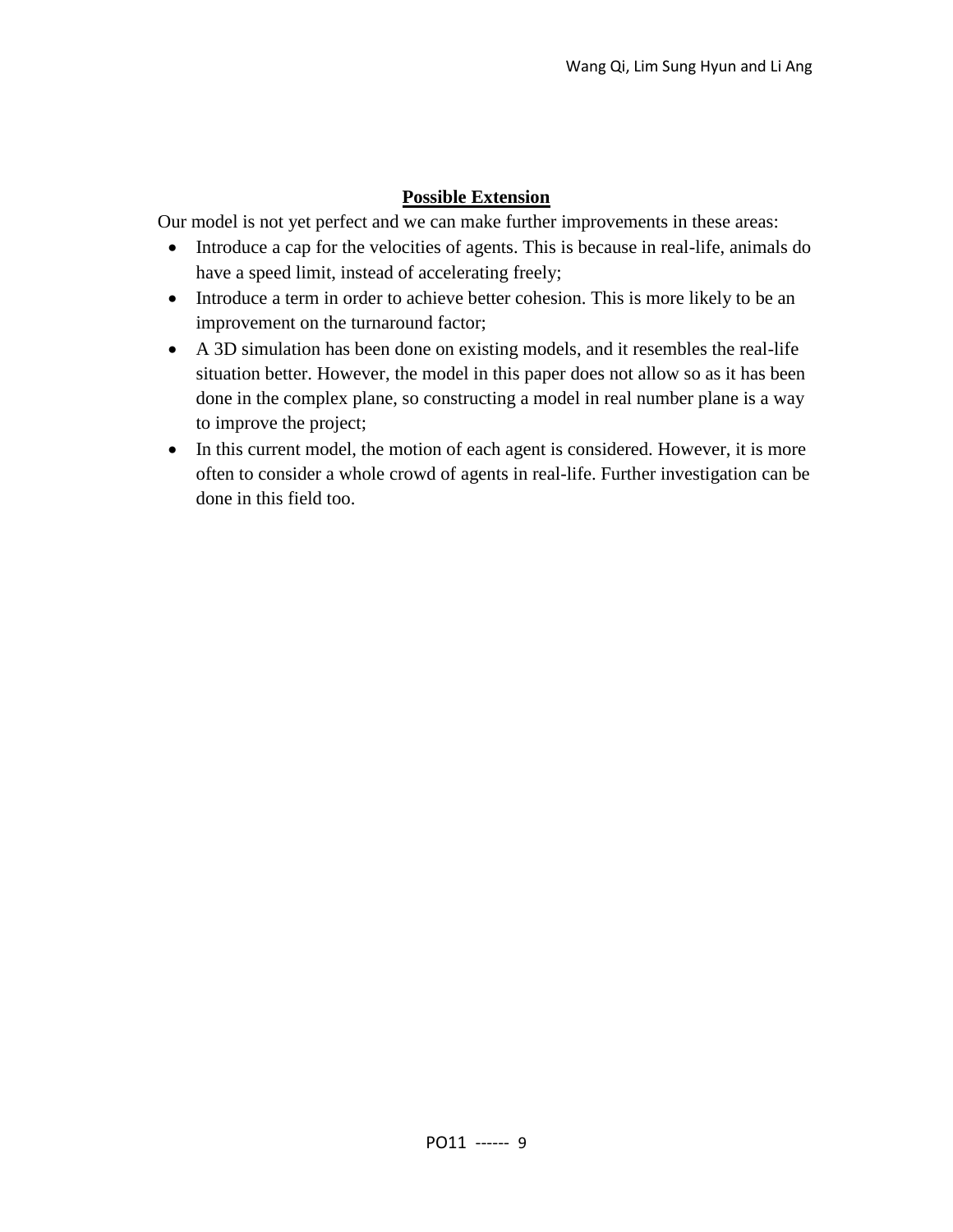# **Appendix**

#### **Program codes:**

Creation of obstructions:

```
%Creation of objects
nx=input('Number of objects in x direction: ');
for mx=1:nx
    xs(:,mx)=input('starting x value: ');
    xe(:,mx) = input('ending x value: ');ay(:,mx) = input('y value: ');end
ny=input('Number of objects in y direction: ');
for my=1:ny
    ys(:,my)=input('starting y value: ');
    ye(:,my) = input('ending y value: ');ax(:,my) = input('x value: ');end
%Bouncing back at the walls
choice=input('Enter 1 if agents bouces back when they are in 
coneact with walls, or 2 if agents move along theobjects');
for at=1:a
    if choice==1 %boucing back
    for px=1:nx
    if abs(yt-ay(:,px))<0.1if xe(:,px)>xt(at,:)>xs(:,px)
            vyt1=-vyt1;
        end
    end
    end
    for py=1:ny
    if abs(xt-ax(:,py))<0.1
        if ye(:,py)>yt(at,:)>xs(:,py)
            vxt1=-vxt1;
        end
    end
    end
elseif choice==2; %going along the walls
    for qx=1:nx
        if abs(yt-ay(:,qx))<0.1
             if xe(:,qx) > xt(at,:) > xs(:,qx)vyt1=0;end
        end
    end
    for qy=1:ny
        if abs(xt-ax(:,qy))<0.1if ye(:,qy)>yt(at,:)>ys(:,qy)
                 vxt1=0;end
        end
```
PO11 ------ 10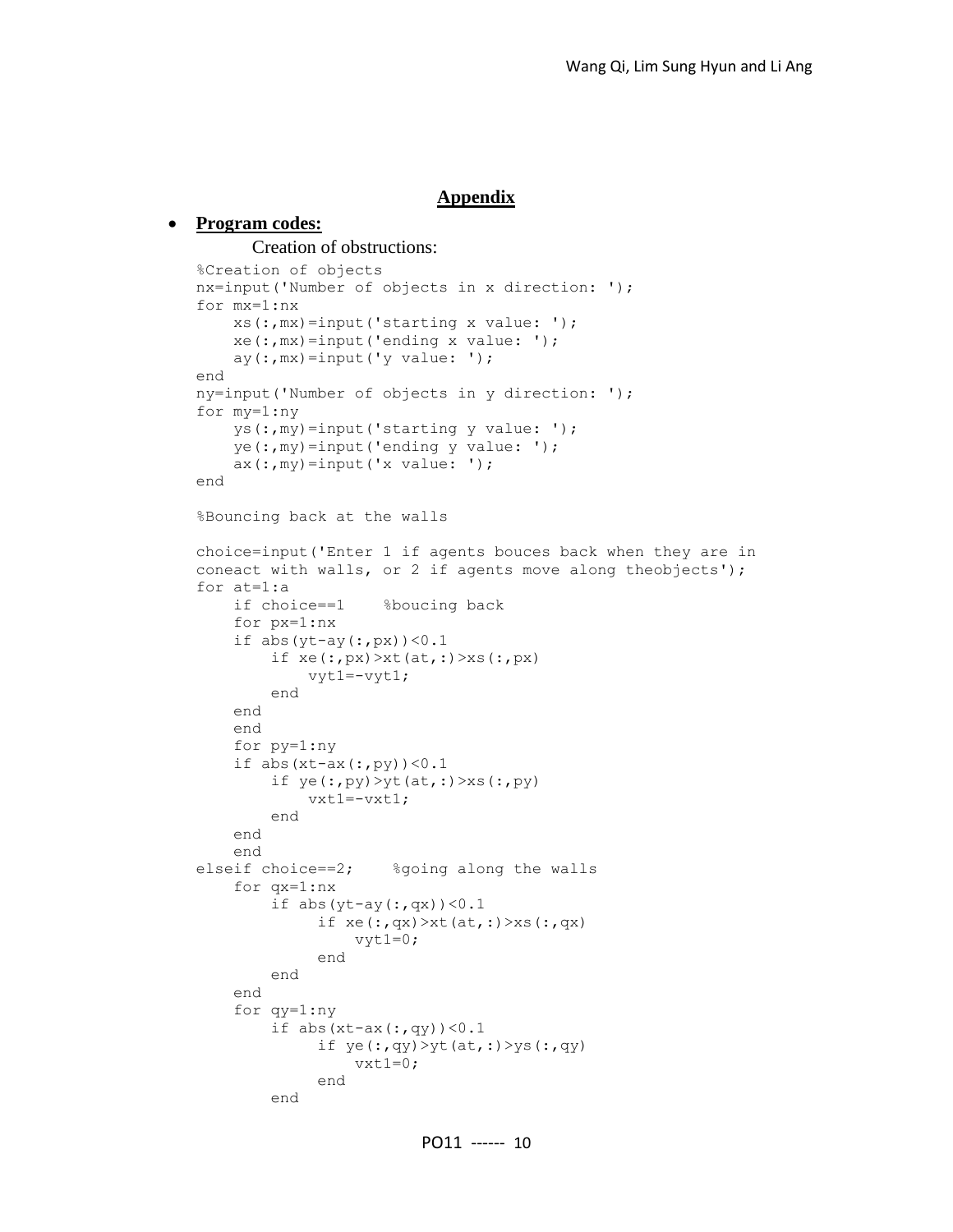```
end
else 
    disp('The input is faulty. The objects are not functioning');
    end
end
```
#### Sample codes for the model in this paper:

```
a=input('number of birds= ');
r = input('range(0 < r < 2*pi) = ');L=input('loneliness factor= ');
k1=input('testing k= ');
s=rand(a, 1);Ar=rand(a, 1);at=rand(a, 1);g=rand(a, 1);c=rand(a, 1);at=
rand(a, 1); p=rand(a, 1); d=rand(a, 1); u=rand(a, 1); vcap=rand(a, 1); ti=r
and(a,1);
x=10*rand(a,1)+(10*rand(a,1))*1i; <br> $initial position
v=rand(a,1)+rand(a,1)*1i;axis([-200 200 -200 200]); %axis dimention
vep=1.0e-9;
while a>1
     for k=1:a
vcap(k,1)=(v(k,1))/sqrt((real(v(k,1)))^{2}+(imag(v(k,1)))^{2}; nom=0;
         sums=0;
         nomc=0;
         sumc=0;
         for m=1:a
             if m \sim = ku(m,1)=angle(v(m,1))-angle(v(k,1));
                d(m, 1) = (x(m, 1)) - (x(k, 1));
                p(m,1)=d(m,1)/vcap(k,1);if -r < u(m, 1) & r > u(m, 1)h(m,1)=1; else
                   h(m, 1) = 0; end
                Ar(m, 1) = (cos((pi*u(m,1)/r) +1) *h(m, 1);
                s(m, 1)=Ar(m, 1) *exp(-(abs(p(m, 1))^2));
                nom=nom+s(m, 1) *v(m, 1);
                 sums=sums+s(m,1);
                cm(m, 1) = (1-2*abs(p(m, 1))^2)/((1+abs(p(m, 1))^2)^2);
                nomc=nomc+cm(m, :)*v(m, :); sumc=sumc+cm(m,:);
              end
         end
        ti(k,:)=(k1*1i*vcap(k,1))/(1+((4/L)*(sums+vep)));
```

```
PO11 ------ 11
```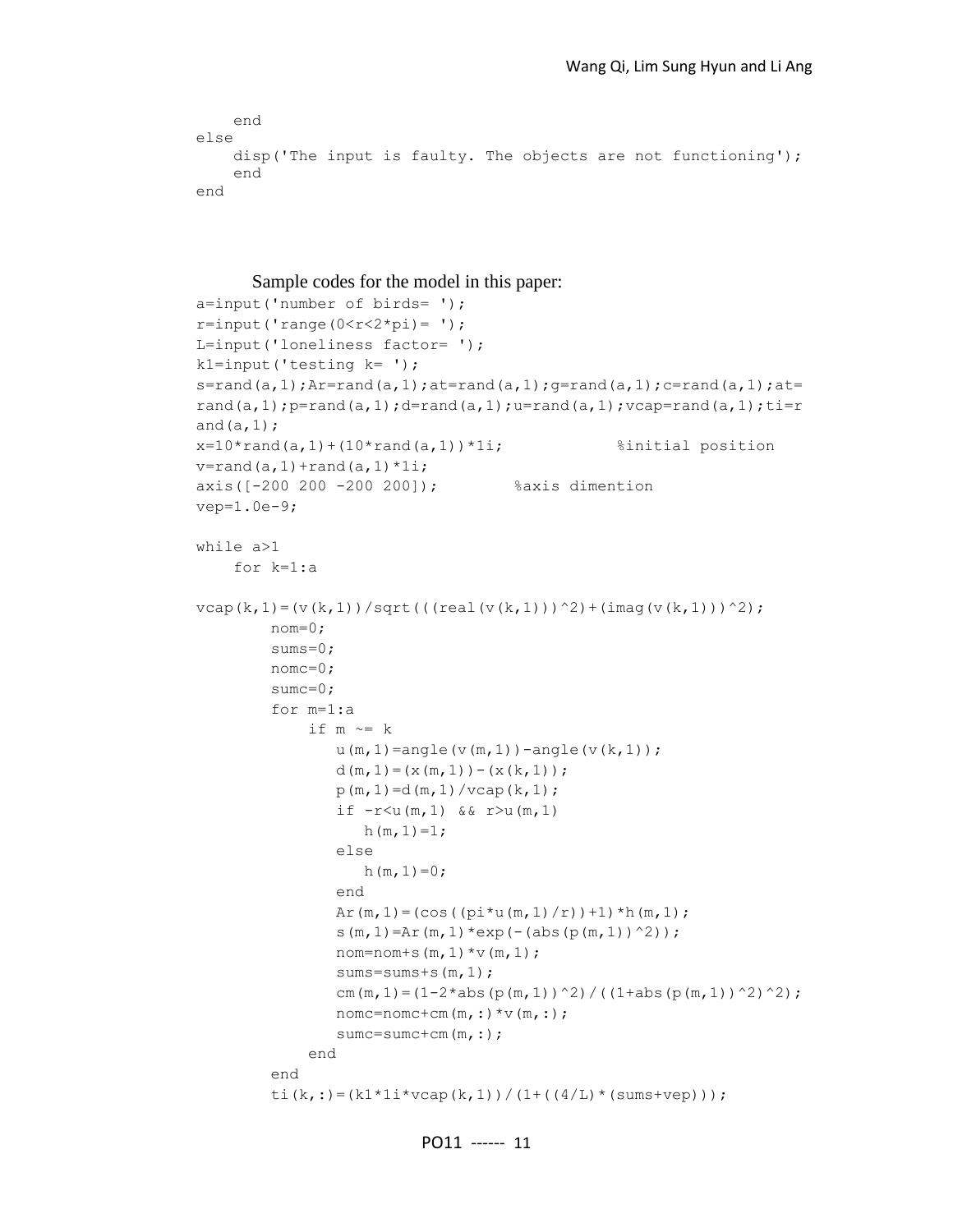```
g(k,:)=nom/(sums+vep);c(k,:)=\text{nomc}/(\text{sumc+vep});at(k,:)=g(k,:)+c(k,:)+ti(k,:);
        v(k, :)=0.05*at(k, :)+v(k, :);x(k, :)=0.05*x(k, :)+x(k, :); end
         clf;
        xmin=min(real(x(:,:)));xmax=max(real(x(:,:)));
ymin=min(imaq(x(:,:))); ymax=max(imaq(x(:,:)));
        plot(real(x(:,:)), imag(x(:,:)), 'o') ;
         axis([xmin-5 xmax+5 ymin-5 ymax+5]);
         pause(0.2);
end
```
For more complete codes, please email wqhello@gmail.com

- **Reference**
- 1. Duan, H.B et al, *Optimal formation reconfiguration control of multiple UCAVs using improved particle swarm optimization*. Journal of Bionic Engineering , 5,340-347 (2008),
- 2. Guo,C.X et al, *A pooled –neighbour swarm intelligence approach to optimal reactive power dispatch*. Journal of Zhejiang University SCIENCE A , 7(4),615- 622 (2006),
- 3. Li, Q et al, *A new clustering algorithm Based on flocking with virtual leaders. Journal of Electronics and Information Technology*, 31(8), 1847-1851(2009)
- 4. Li, Z.G et al, *Flocking for swarm systems with fixed topology in a changing environment*. Control Theory Appl, 6(3),333-339 (2008),
- 5. Liu, X.P et al, *Swarm intelligence for classification of remote sensing data*. Science in China Series D: Earth Sciences (2008)
- 6. Lu, S.Y.et al, *Consensus algorithm for second-order networks with time-delays.* International Journal of Systems and Control,3,199-209 (2008),
- 7. Wang, D.M et al, *Leader-following coordination of multi-agent systems with information feedback*. Journal of Systems Engineering and Electronics, 20(4), 823-828 (2009)
- 8. Yang, S.X et al, *A review of flocking*. Control Theory and Applications, 26(09), 10-14 (2007)
- 9. Hai-Tao Zhang, Michael ZhiQiang Chen, Guy-Bart Stan, Tao Zhou, and Jan M. Maciejowski *Collective Behavior Coordination with Predictive Mechanisms*, IEEE CIRCUITS AND SYSTEMS MAGAZINE
- 10. Sylverin Kemmoe´ Tchomte´, Michel Gourgandc, *Particle swarm optimization: A study of particle displacement for solving continuous and combinatorial optimization problems*
- 11. Felipe Cucker and Steve Smale, *Emergent Behavior on Flocks*